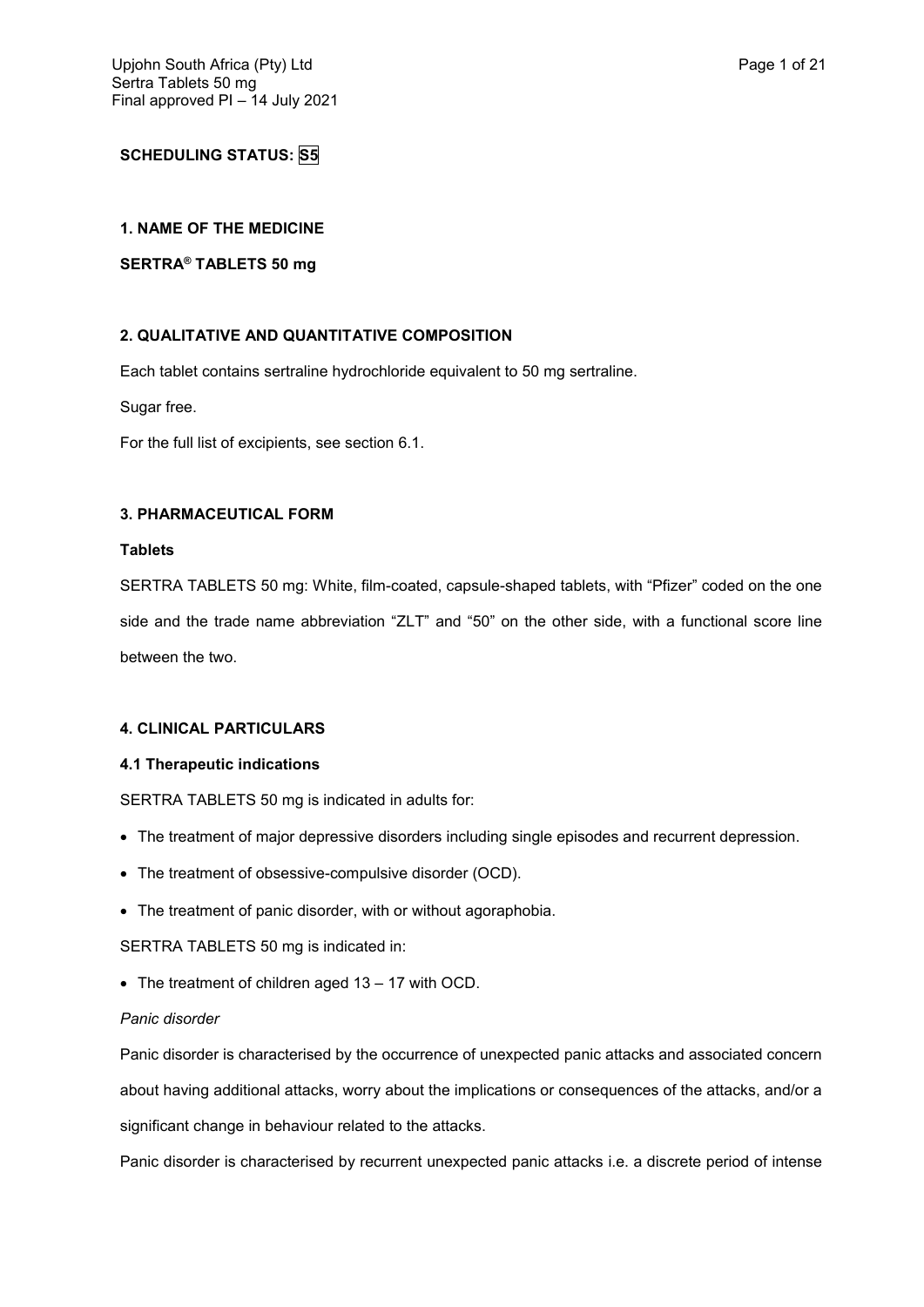fear or discomfort in which four (or more) of the following symptoms develop abruptly and reach a peak within 10 minutes: palpitations, pounding heart, or accelerated heart rate; sweating; trembling or shaking; sensations of shortness of breath or smothering; feeling of choking; chest pain or discomfort; nausea or abdominal distress; feeling dizzy, unsteady, light-headed, or faint; derealisation (feelings of unreality) or depersonalisation (being detached from oneself); fear of losing control; fear of dying; paraesthesias (numbness or tingling sensations); chills or hot flushes.

The effectiveness of SERTRA TABLETS 50 mg in long-term use i.e. for more than 12 weeks, has not been systematically evaluated. Therefore, patients should be periodically re-evaluated regarding the long-term usefulness of the medicine (see section 4.2).

### **4.2 Posology and method of administration**

### **Posology**

SERTRA TABLETS 50 mg should be given as a single daily dose with or without food.

### *Depression*

The starting dose is 50 mg daily and the usual therapeutic dose in depression is 50 mg daily. In difficult to treat patients, the dose may be titrated up in 50 mg increments at 2 weekly intervals, to 150 mg – 200 mg.

#### *Obsessive-compulsive disorder*

#### *Adults*

The minimum effective dose in OCD is 50 mg daily and increases above 100 mg daily did not have any additional benefit. Full activity is usually seen after 2 – 4 weeks and even longer in OCD. Effect may however be seen within 7 days.

## *Paediatric obsessive-compulsive disorder (OCD)*

The administration of SERTRA TABLETS 50 mg to paediatric OCD patients (aged  $13 - 17$ ) should commence at 50 mg/day. Subsequent doses may be increased in case of lack of response in 50 mg/day increments up to 200 mg as needed. However, the generally lower body weights of children compared to adults should be taken into consideration in advancing the dose from 50 mg, in order to avoid excessive dosing. Given the 24-hour elimination half-life of SERTRA TABLETS 50 mg, dose changes should not occur at intervals of less than 1 week.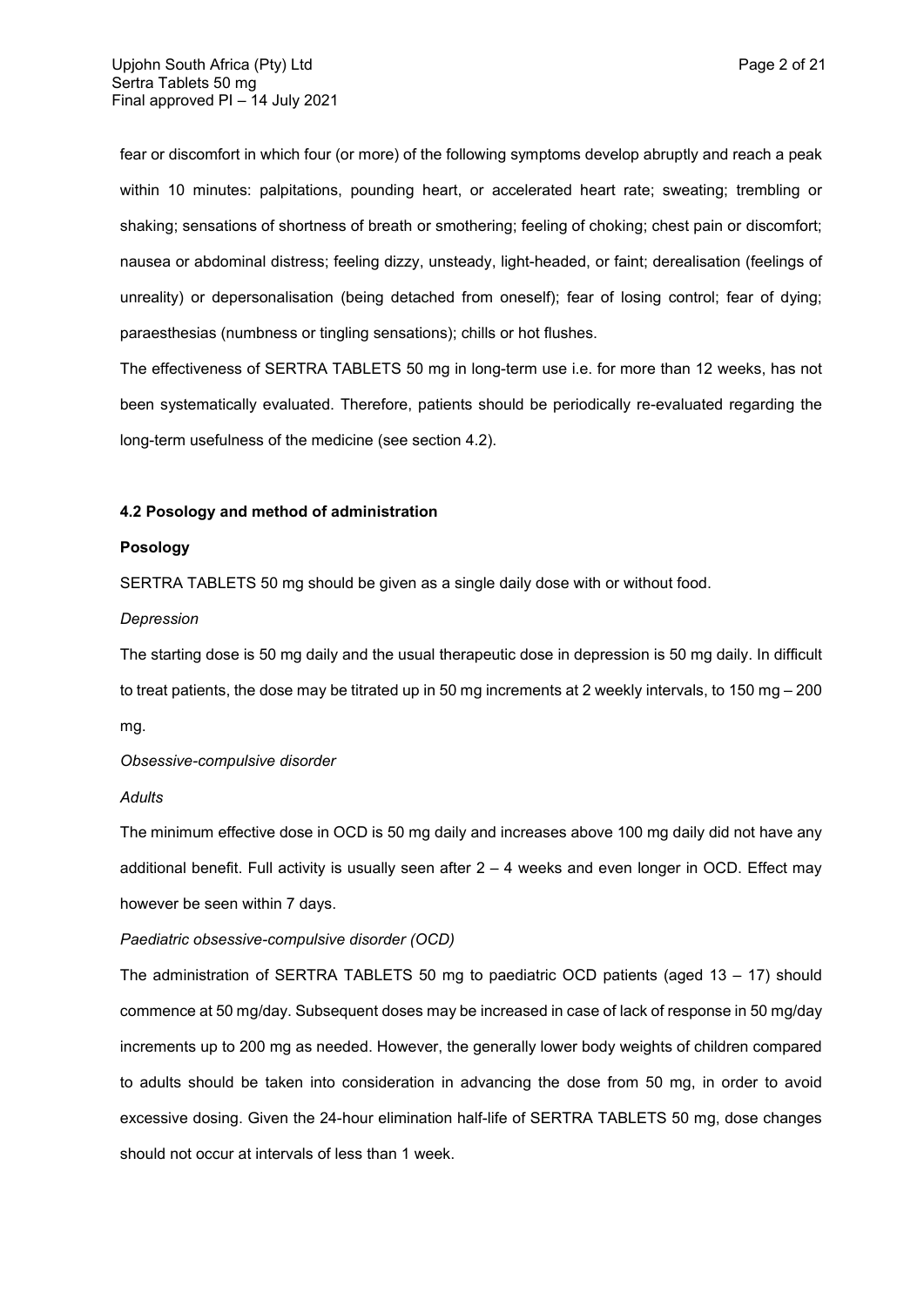## *Panic disorder*

For panic disorder, the minimum recommended dose of SERTRA TABLETS 50 mg is 50 mg/day. However, therapy for panic disorder should commence at 25 mg/day, increasing to 50 mg/day after one week. This dosage regimen has been demonstrated to reduce the frequency of early treatment emergent side effects characteristic of panic disorder.

# **Special populations**

*Use in the elderly*

No special precautions are required. The usual adult dosage is recommended.

*Use in hepatic and renal impairment*

See sections 4.3 and 4.4.

*Discontinuation of treatment*

If SERTRA TABLETS 50 mg therapy has to be discontinued, SERTRA TABLETS 50 mg should be tapered (see section 4.4).

## **Method of administration**

For oral use.

# **4.3 Contraindications**

- SERTRA TABLETS 50 mg is contraindicated in patients with known hypersensitivity to sertraline or any of the ingredients contained in SERTRA TABLETS 50 mg.
- The concomitant use of SERTRA TABLETS 50 mg with a monoamine oxidase inhibitor (MAOI), including the antibiotic linezolid, is contraindicated (see section 4.4).
- Concomitant use in patients taking pimozide is contraindicated (see section 4.5).
- Children < 18 years of age with both OCD and a major depressive disorder (see section 4.4).
- Use in hepatic or renal impairment (see section 4.4).
- Pregnancy and lactation (see section 4.6).

# **4.4 Special warnings and precautions for use**

## *Serotonin Syndrome (SS)*

The development of potentially life-threatening syndromes like serotonin syndrome (SS) or neuroleptic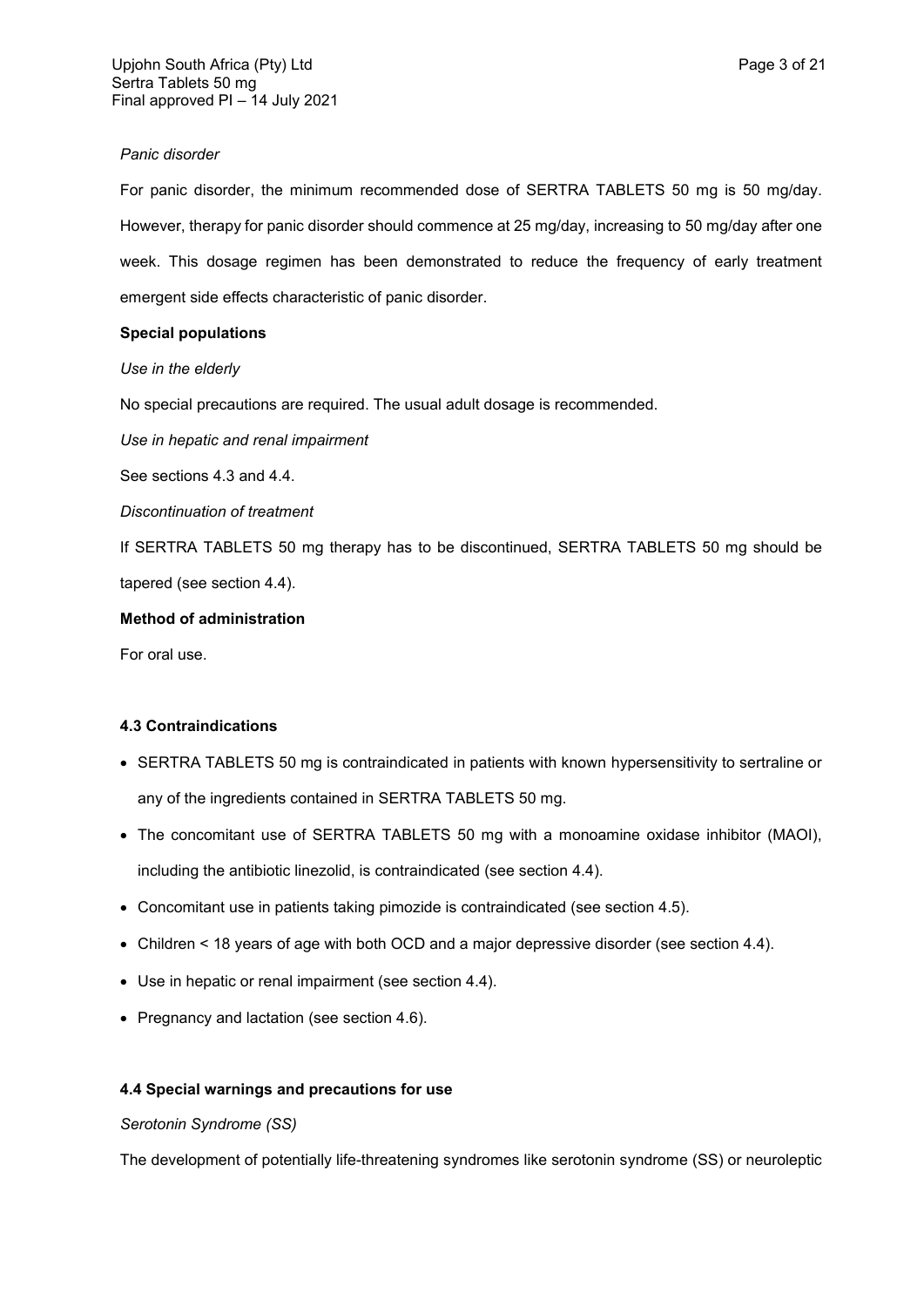malignant syndrome (NMS) has been reported with selective serotonin reuptake inhibitors (SSRIs), including treatment with SERTRA TABLETS 50 mg. The risk of SS or NMS with SSRIs is increased with concomitant use of serotonergic medicines (including amphetamines, triptans and fentanyl and its analogues, tramadol, dextromethorphan, tapentadol, meperidine, methadone and pentazocine), with medicines that impair metabolism of serotonin (including MAOIs), antipsychotics and other dopamine antagonists. SS symptoms include mental status changes (e.g. agitation, hallucinations, coma), autonomic instability (e.g. tachycardia, labile blood pressure, hyperthermia), neuromuscular aberrations (e.g. hyperreflexia, incoordination) and/or gastrointestinal symptoms (e.g. nausea, vomiting, diarrhoea). Some signs of SS, including hyperthermia, muscle rigidity, autonomic instability with possible rapid fluctuation of vital signs, and mental status changes resemble NMS. Patients should be monitored for the emergence of signs and symptoms of SS or NMS syndrome (see section 4.3).

#### *Monoamine oxidase inhibitors*

Cases of serious reactions, sometimes fatal, have been reported in patients receiving SERTRA TABLETS 50 mg in combination with a MAOI, including selegiline, moclobemide, the antibiotic linezolid and methylene blue. Some cases presented with features resembling SS. Therefore, SERTRA TABLETS 50 mg should not be used in combination with a MAOI or within 14 days of discontinuing treatment with a MAOI. Similarly, at least 14 days should elapse after discontinuing SERTRA TABLETS 50 mg treatment and starting a MAOI (see section 4.3).

### *Other serotonergic medicines*

Co-administration of SERTRA TABLETS 50 mg with other medicines that enhance the effect of serotonergic neurotransmission, such as amphetamines, tryptophan and fentanyl, or 5-HT antagonists, or the herbal medicine St. John's Wort (*Hypericum perforatum*) should be undertaken with caution and avoided whenever possible due to the potential for pharmacodynamic interaction (see section 4.5).

### *QTc prolongation/Torsade de Pointes (TdP)*

Cases of QTc prolongation and TdP have been reported during post-marketing use of SERTRA TABLETS 50 mg. The majority of reports occurred in patients with other risk factors for QTc prolongation/TdP. Therefore, SERTRA TABLETS 50 mg should be used with caution in patients with risk factors for QTc prolongation (see sections 4.5 and 5.1).

*Switching from SSRIs, antidepressants or anti-obsessional medicines*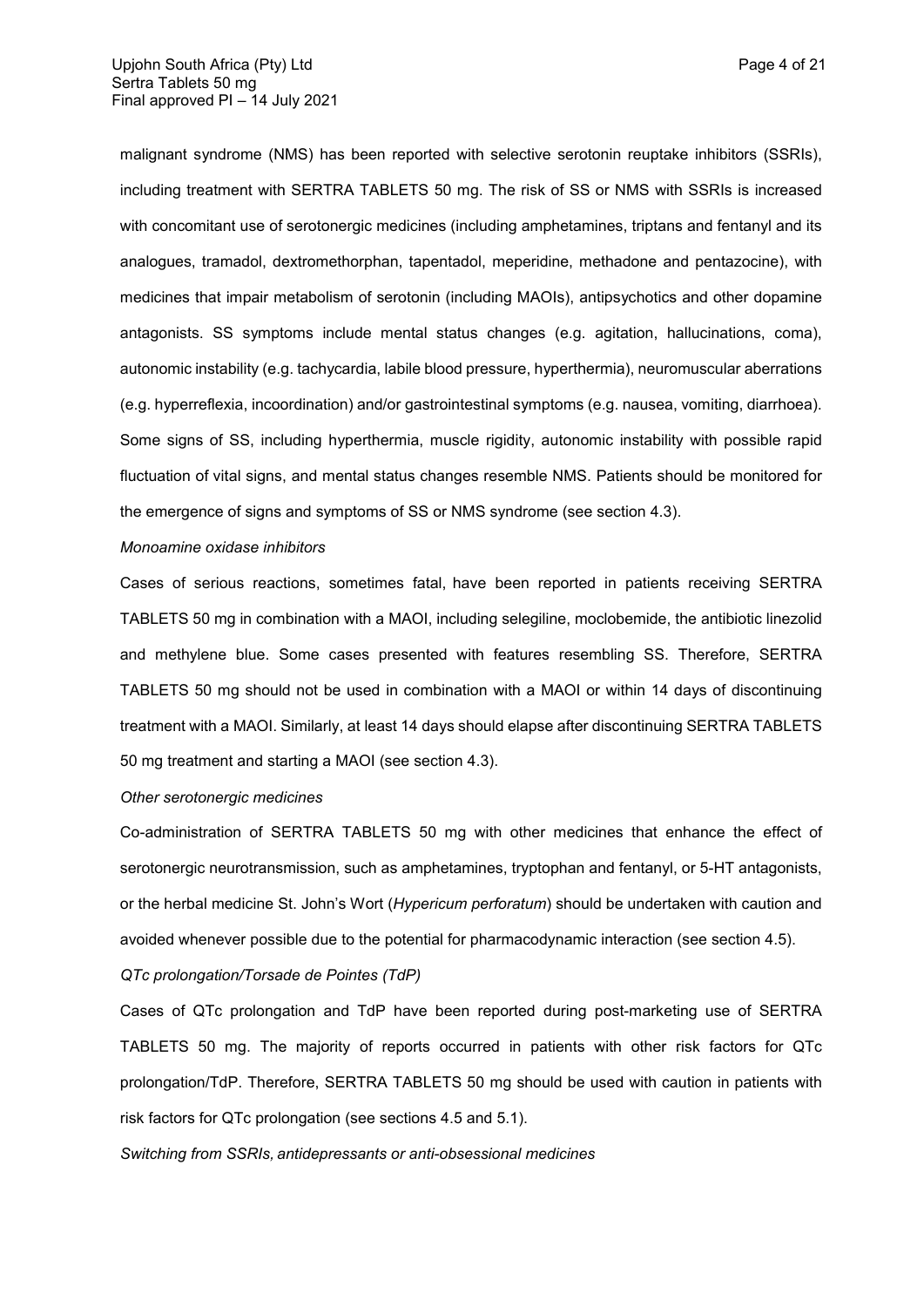There is limited controlled experience regarding the optimal timing of switching from other antidepressants or anti-obsessional medicines to SERTRA TABLETS 50 mg. Care and prudent medical judgement should be exercised when switching, particularly from long-acting medicines such as fluoxetine. The duration of a washout period when switching from one SSRI to another has not been established.

### *Activation of mania/hypomania*

Hypomania or mania may occur in patients treated with SERTRA TABLETS 50 mg.

#### *Seizures*

Seizures have been observed in patients using SERTRA TABLETS 50 mg. SERTRA TABLETS 50 mg should be avoided in patients with unstable epilepsy and patients with controlled epilepsy should be carefully monitored. SERTRA TABLETS 50 mg should be discontinued in any patient who develops seizures.

#### *Suicide/suicidal thoughts or clinical worsening*

All patients treated with SERTRA TABLETS 50 mg, in particular younger patients and those at high risk, should be monitored appropriately and observed closely for clinical worsening and suicidality. Patients, their families, and their caregivers should be encouraged to be alert to the need to monitor for any clinical worsening, suicidal behaviour or thoughts and unusual changes in behaviour especially when initiating therapy or during any change in dose or dosage regimen. The risk of suicide attempt must be considered, especially in depressed patients, and the smallest quantity of SERTRA TABLETS 50 mg, consistent with good patient management, should be provided to reduce the risk of overdose.

Patients with major depressive disorder, both adults and children, may experience worsening of their depression and/or the emergence of suicidal ideation and behaviour, whether or not they are taking antidepressant medicines. This risk may persist until significant remission occurs. A causal role, however, for antidepressant medicine in inducing such behaviour has not been established. Patients being treated with SERTRA TABLETS 50 mg should, nevertheless, be observed closely for clinical worsening and suicidality, especially at the beginning of a course of therapy or at any time of dose changes, either increases or decreases.

Because of the possibility of co-morbidity between major depressive disorder and other psychiatric and non-psychiatric disorders, the same precautions observed when treating patients with major depressive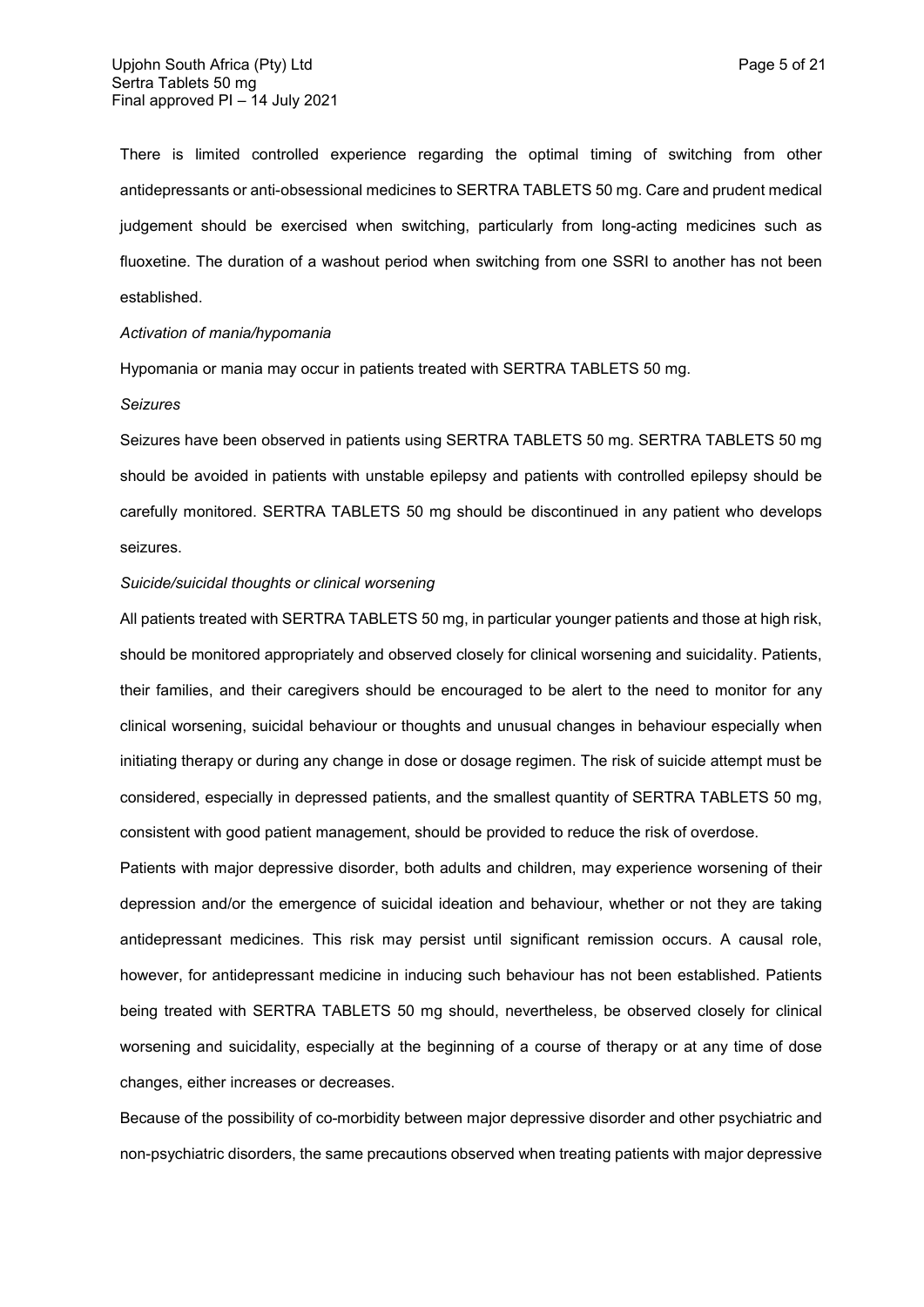disorders should be observed when treating patients with other psychiatric and non-psychiatric disorders.

The following symptoms have been reported in patients being treated with antidepressants for major depressive disorder as well as for other indications, both psychiatric and non-psychiatric: anxiety, agitation, panic attacks, insomnia, irritability, hostility, aggressiveness, impulsivity, akathisia, hypomania, and mania. Although a causal link between the emergence of suicidal impulses has not been established, consideration should be given to changing the therapeutic regimen, including possibly discontinuing SERTRA TABLETS 50 mg, in patients for whom such symptoms are severe, abrupt in onset, or were not part of the patient's presenting symptoms.

If a decision is made to discontinue treatment, SERTRA TABLETS 50 mg should be tapered (see section 4.2).

#### *Sexual dysfunction*

Selective serotonin reuptake inhibitors (SSRIs) may cause symptoms of sexual dysfunction (see section 4.8). There have been reports of long-lasting sexual dysfunction where the symptoms have continued despite discontinuation of SSRIs.

# *Abnormal bleeding/haemorrhage*

There have been reports of bleeding abnormalities with SSRIs from ecchymosis and purpura to lifethreatening haemorrhage. SSRIs/SNRIs may increase the risk of postpartum haemorrhage (see sections 4.6 and 4.8). Caution is advised in patients taking SSRIs, particularly in concomitant use with medicines known to affect platelet function (e.g. atypical antipsychotics and phenothiazines, most tricyclic antidepressants, aspirin and non-steroidal anti-inflammatory drugs [NSAIDs]) as well as in patients with a history of bleeding disorders (see section 4.5).

#### *Hyponatraemia*

Hyponatraemia may occur as a result of treatment with SSRIs such as SERTRA TABLETS 50 mg or serotonin norepinephrine inhibitors (SNRIs). In many cases, hyponatraemia appears to be the result of a syndrome of inappropriate antidiuretic hormone secretion (SIADH). Cases of serum sodium levels lower than 110 mmol/l have been reported. Elderly patients may be at greater risk of developing hyponatraemia with SSRIs such as SERTRA TABLETS 50 mg. Also, patients taking diuretics or who are otherwise volume-depleted may be at greater risk. Discontinuation of SERTRA TABLETS 50 mg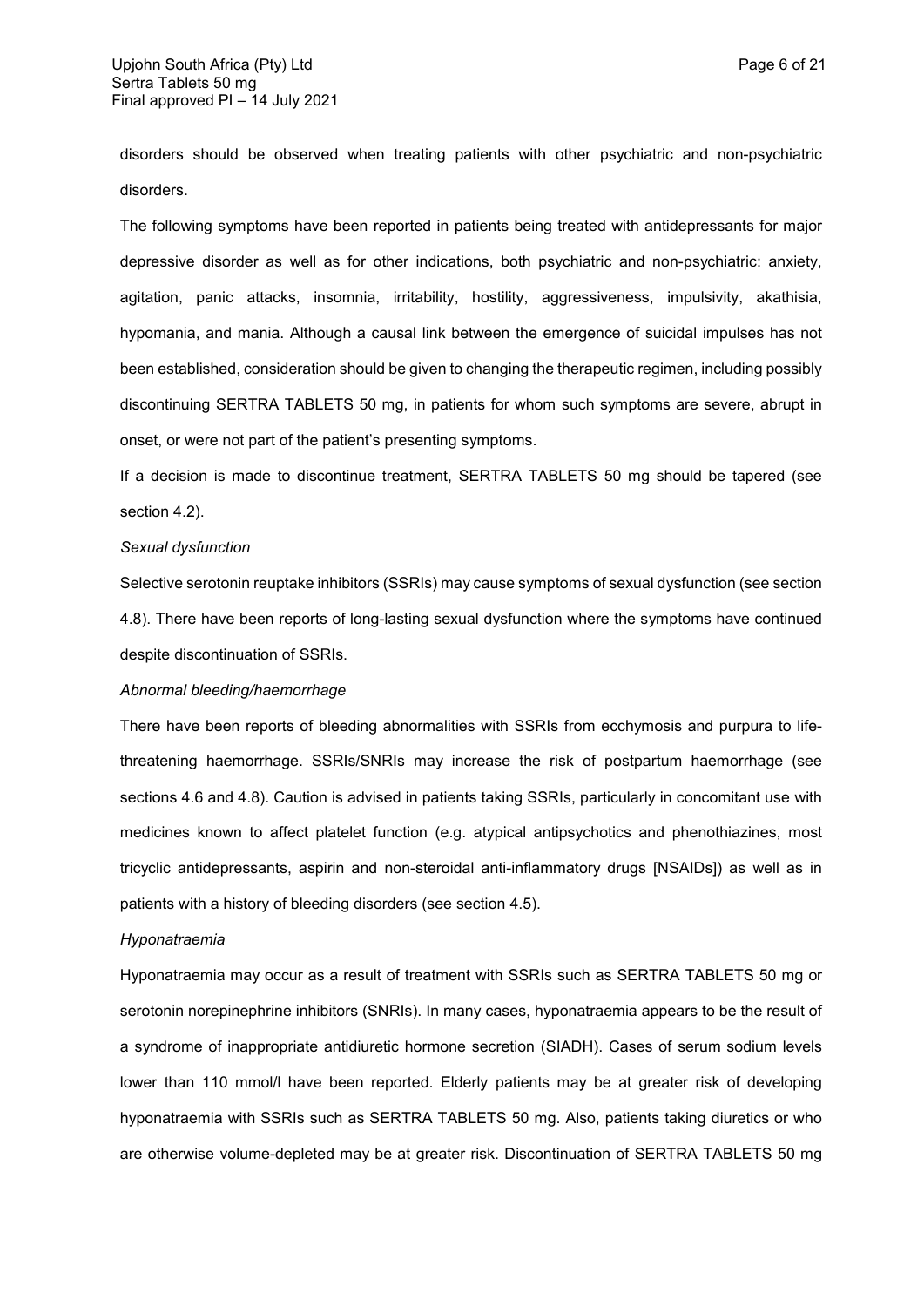should be considered in patients with symptomatic hyponatraemia and appropriate medical intervention should be instituted. Signs and symptoms of hyponatraemia include headache, difficulty concentrating, memory impairment, confusion, weakness and unsteadiness that may lead to falls. Signs and symptoms associated with more severe and/or acute cases have included hallucination, syncope, seizure, coma, respiratory arrest and death.

#### *Bone fractures*

Epidemiological studies show an increased risk of bone fractures in patients receiving serotonin reuptake inhibitors (SRIs) including SERTRA TABLETS 50 mg. The mechanism leading to this risk is not fully understood.

#### *Use in patients with concomitant illness*

Caution is advisable in using SERTRA TABLETS 50 mg in patients with diseases or conditions that could affect metabolism or haemodynamic responses.

SERTRA TABLETS 50 mg has not been evaluated or used to any appreciable extent in patients with a recent history of myocardial infarction or unstable heart disease.

## *Use in hepatic impairment*

As might be predicted from its primary site of metabolism, liver impairment can affect the elimination of SERTRA TABLETS 50 mg. The elimination half-life of SERTRA TABLETS 50 mg is prolonged. The use of SERTRA TABLETS 50 mg in patients with liver disease must be avoided (see section 4.3).

#### *Use in renal impairment*

In patients with mild to moderate renal impairment (creatinine clearance 30 – 60 mL/min) or severe renal impairment (creatinine clearance < 30 mL/min), multiple dose pharmacokinetics parameters (AUC or C<sub>max</sub>) are modest. SERTRA TABLETS 50 mg should not be used in patients with renal impairment (see section 4.3).

### *Uricosuric effect*

SERTRA TABLETS 50 mg is associated with a mean decrease in serum uric acid of approximately 7 %. The clinical significance of this uricosuric effect is unknown.

## *Diabetes/loss of glycaemic control*

Cases of new onset diabetes mellitus have been reported in patients receiving SSRIs including SERTRA TABLETS 50 mg. Loss of glycaemic control including both hyperglycaemia and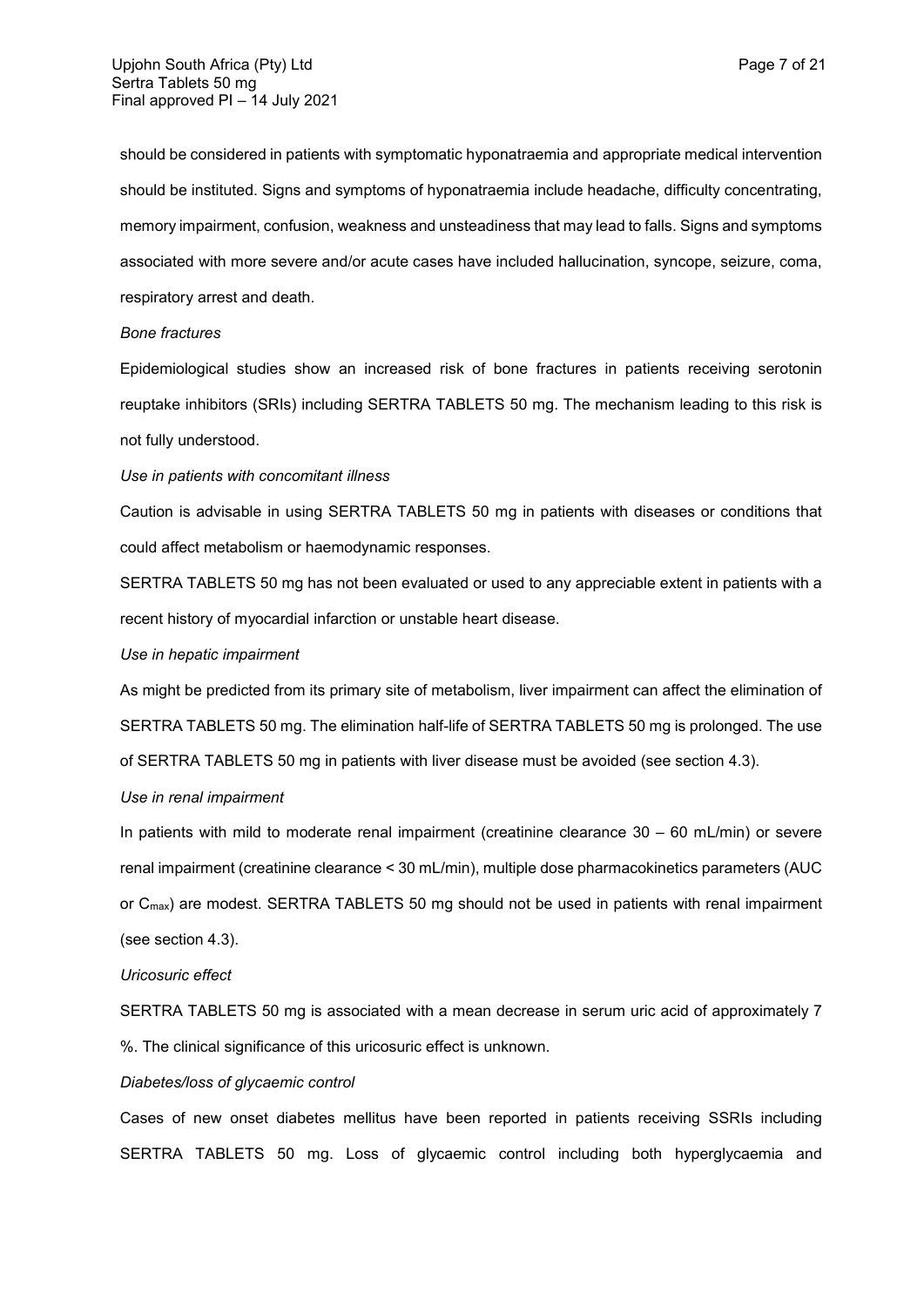hypoglycaemia has also been reported in patients with and without pre-existing diabetes. Patients should therefore be monitored for signs and symptoms of glucose fluctuations. Diabetic patients, especially, should have their glycaemic control carefully monitored since their dosage of insulin and/or concomitant oral hypoglycaemic medicine may need to be adjusted.

### *Laboratory tests*

False-positive urine immunoassay screening tests for benzodiazepines have been reported in patients taking SERTRA TABLETS 50 mg. This is due to lack of specificity of the screening tests. False-positive test results may be expected for several days following discontinuation of SERTRA TABLETS 50 mg therapy. Confirmatory tests, such as gas chromatography/mass spectrometry, will distinguish SERTRA TABLETS 50 mg from benzodiazepines.

#### *Angle-closure glaucoma*

SSRIs including SERTRA TABLETS 50 mg may have an effect on pupil size resulting in mydriasis. This mydriatic effect has the potential to narrow the eye angle resulting in increased intraocular pressure and angle-closure glaucoma, especially in patients pre-disposed. SERTRA TABLETS 50 mg should therefore be used with caution in patients with angle-closure glaucoma or history of glaucoma*.*

### *Weight loss*

Significant weight loss may be an undesirable result of treatment with SERTRA TABLETS 50 mg for some patients, approximately  $0.5 - 1.0$  kg weight loss.

### **Paediatric population**

The safety and efficacy of SERTRA TABLETS 50 mg have been established in paediatric obsessivecompulsive disorder (OCD) patients aged 13 – 17. Safety and efficacy in the paediatric population other than paediatric patients with OCD have not been established. In clinical trials in major depressive disorder, there were increased reports of hostility and suicide-related adverse events such as suicidal ideation and self-harm (see section 4.3).

## *Withdrawal symptoms*

Abrupt discontinuation of SERTRA TABLETS 50 mg may lead to withdrawal symptoms which include dizziness, sweating, nausea, insomnia, tremor, confusion, sensory disturbances, agitation and anxiety.

### **4.5 Interaction with other medicines and other forms of interaction**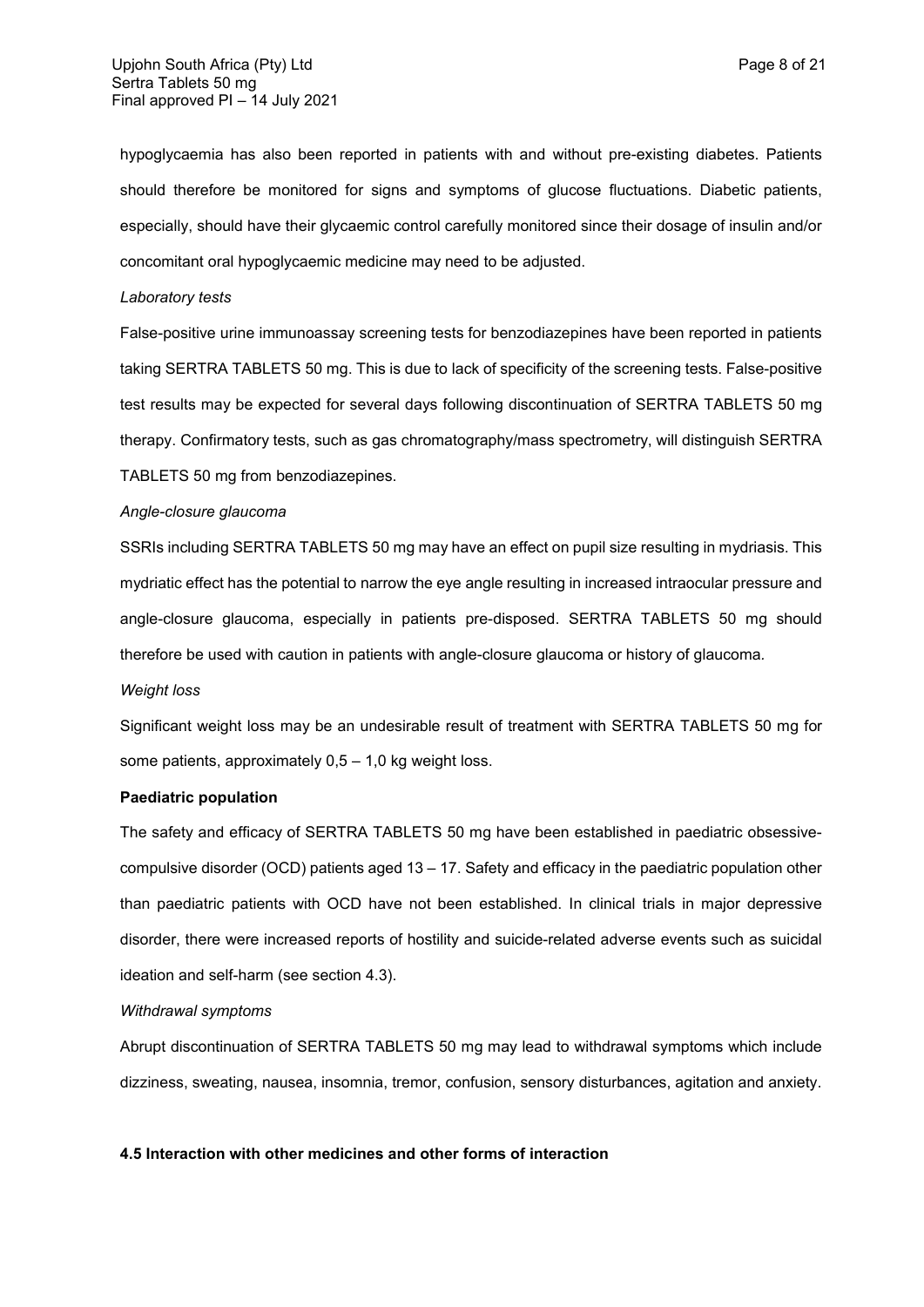## *Monoamine oxidase inhibitors (MAOI)*

The concomitant use of SERTRA TABLETS 50 mg with a MAOI is contraindicated (see sections 4.3 and 4.4).

### *Pimozide*

Increased pimozide levels have been demonstrated with SERTRA TABLETS 50 mg co-administration but were not associated with any changes in electrocardiogram (ECG). While the mechanism of this interaction is unknown, due to the narrow therapeutic index of pimozide, concomitant administration of SERTRA TABLETS 50 mg and pimozide is contraindicated (see section 4.3).

### *Medicines that prolong the QTc interval*

The risk of QTc prolongation and/or ventricular dysrhythmias (e.g. TdP) is increased with concomitant use of other medicines that prolong the QTc interval (e.g. some antipsychotics and antibiotics) (see sections 4.4 and 5.1).

#### *CNS depressants and alcohol*

Co-administration of SERTRA TABLETS 50 mg (sertraline 200 mg daily) did not potentiate the effects of alcohol, carbamazepine, haloperidol or phenytoin on cognitive and psychomotor performance in healthy subjects. However, the concomitant use of SERTRA TABLETS 50 mg and alcohol in depressed patients is not recommended.

#### *Lithium*

It is recommended that plasma lithium levels be monitored following initiation of SERTRA TABLETS 50 mg therapy, so that appropriate adjustments to the lithium dose may be made if necessary. Coadministration with lithium may lead to a higher incidence of 5HT-associated side effects, resulting in an increase in tremor relative to placebo, indicating a possible pharmacodynamic interaction. Therefore, caution is recommended when co-administering SERTRA TABLETS 50 mg with medicines such as lithium, which may act via serotonergic mechanisms and patients should be appropriately monitored.

## *Phenytoin*

Increased phenytoin concentrations may occur when SERTRA TABLETS 50 mg and phenytoin are used concomitantly, especially in patients with other medical conditions and/or those receiving multiple concomitant medications. Plasma phenytoin concentrations should be monitored when SERTRA TABLETS 50 mg and phenytoin are used concomitantly with appropriate adjustments to the phenytoin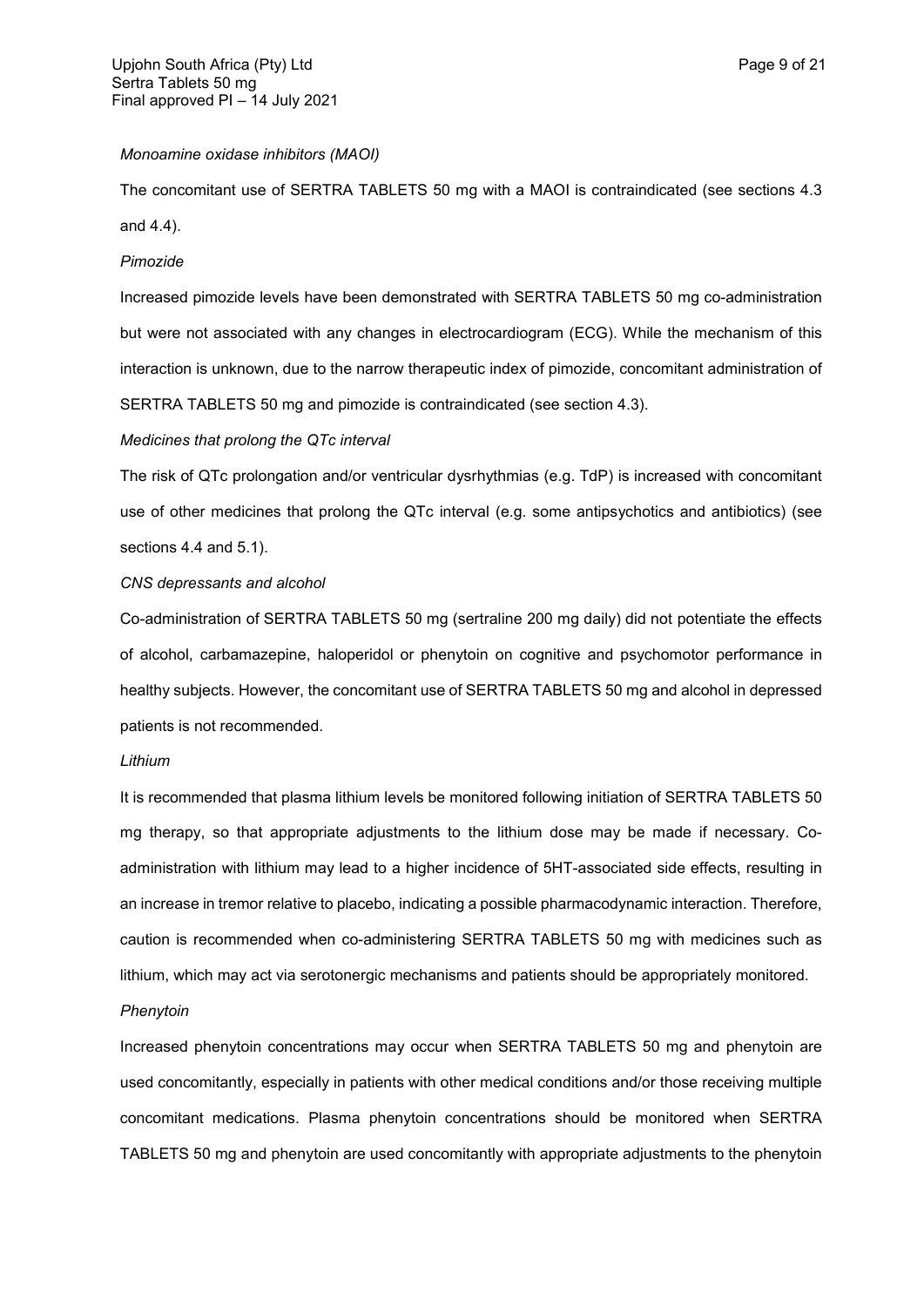dose. In addition, co-administration of phenytoin may cause a reduction of plasma levels of sertraline in SERTRA TABLETS 50 mg.

#### *Sumatriptan*

There have been post-marketing reports describing patients with weakness, hyperreflexia, incoordination, confusion, anxiety, and agitation following the use of SERTRA TABLETS 50 mg and sumatriptan. If concomitant treatment with SERTRA TABLETS 50 mg and sumatriptan is clinically warranted, appropriate observation of the patient is advised (see section 4.4 and Other serotonergic medicines below).

### *Other serotonergic medicines*

Co-administration of SERTRA TABLETS 50 mg with other medicines which enhance the effect of serotonergic neurotransmission, such as tryptophan and fentanyl, 5-HT antagonists, or the herbal medicine St. John's Wort (*Hypericum perforatum*) should be undertaken with caution and avoided whenever possible due to the potential for pharmacodynamic interaction (see section 4.4).

### *Protein-bound medicines*

SERTRA TABLETS 50 mg is highly bound to serum proteins (98 %) in the range of 20 to 500 ng/mL. However, at up to 300 and 200 ng/mL concentrations, respectively, sertraline and N-desmethylsertraline as in SERTRA TABLETS 50 mg do not alter the plasma protein binding of two other highly proteinbound medicines, viz. warfarin and propranolol. However, in interaction studies with diazepam, tolbutamide and warfarin respectively, SERTRA TABLETS 50 mg had no significant effects on the protein binding of the substrate (see Warfarin and Other medicine interactions).

### *Warfarin*

Co-administration of SERTRA 200 mg daily with warfarin resulted in a small but statistically significant increase in INR/prothrombin time. Accordingly, prothrombin time should be carefully monitored when SERTRA TABLETS 50 mg therapy is initiated or stopped.

### *Other medicine interactions*

Co-administration of SERTRA 200 mg daily with diazepam or tolbutamide resulted in small, statistically significant changes in some pharmacokinetic parameters.

Co-administration with cimetidine caused a substantial decrease in SERTRA TABLETS 50 mg clearance. The clinical significance of these changes is unknown.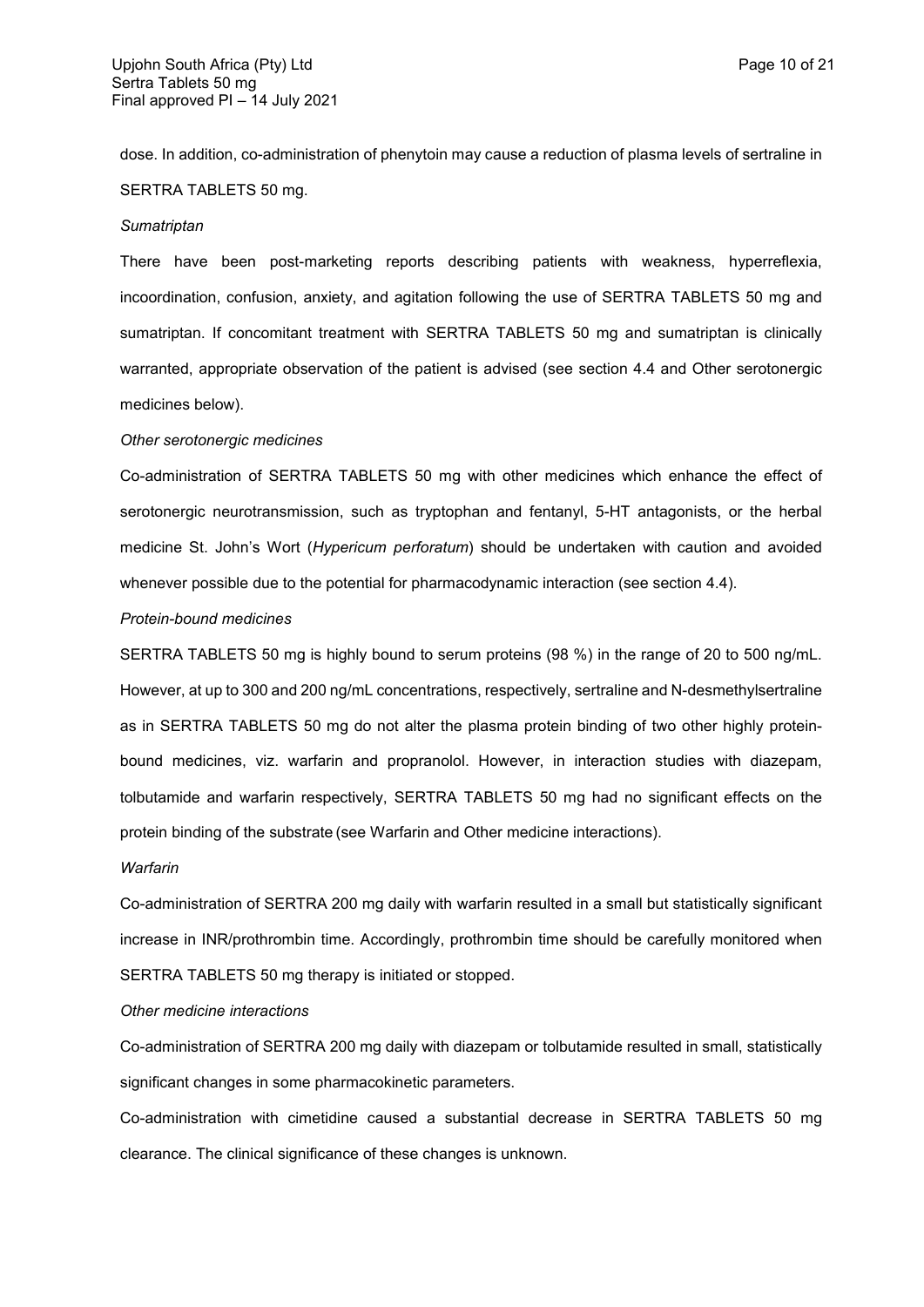SERTRA TABLETS 50 mg has no effect on the beta-adrenergic blocking ability of atenolol. No interaction of SERTRA 200 mg daily was observed with glibenclamide or digoxin.

#### *Electroconvulsive therapy (ECT)*

There are no clinical studies establishing the risks or benefits of the combined use of electroconvulsive therapy (ECT) and SERTRA TABLETS 50 mg.

*Medicines metabolised by cytochrome P450 (CYP) 2D6*

There is variability among antidepressants in the extent of clinically important inhibition of the medicine metabolising isoenzyme cytochrome (CYP) 2D6. The clinical significance of this depends on the extent of inhibition and the therapeutic index of the co-administered medicine. CYP 2D6 substrates with a narrow therapeutic index include tricyclic antidepressants (TCAs) and class 1C anti-dysrhythmics such as propafenone and flecainide. In formal interaction studies, chronic dosing with SERTRA 50 mg daily showed minimal elevation of steady state desipramine plasma levels (a marker of CYP 2D6 isoenzyme activity).

*Medicines metabolised by other CYP enzymes (CYP 3A3/4, CYP 2C9, CYP 2C19, CYP 1A2)*

### *CYP 3A3/4*

Chronic administration of SERTRA 200 mg daily does not inhibit the CYP 3A3/4 mediated  $6-\beta$ hydroxylation of endogenous cortisol or the metabolism of carbamazepine. In addition, the chronic administration of SERTRA 50 mg daily does not inhibit the CYP 3A3/4 mediated metabolism of alprazolam. The results of these studies suggest that SERTRA TABLETS 50 mg is not a clinically relevant inhibitor of CYP 3A3/4.

#### *CYP 2C9*

The apparent lack of clinically significant effects of the chronic administration of SERTRA 200 mg daily on plasma concentrations of tolbutamide, phenytoin and warfarin suggest that SERTRA TABLETS 50 mg is not a clinically relevant inhibitor of CYP 2C9 (see Other medicine interactions, Phenytoin and Warfarin).

### *CYP 2C19*

The apparent lack of clinically significant effects of the chronic administration of SERTRA 200 mg daily on plasma concentrations of diazepam suggests that SERTRA TABLETS 50 mg is not a clinically relevant inhibitor of CYP 2C19 (see Other medicine interactions).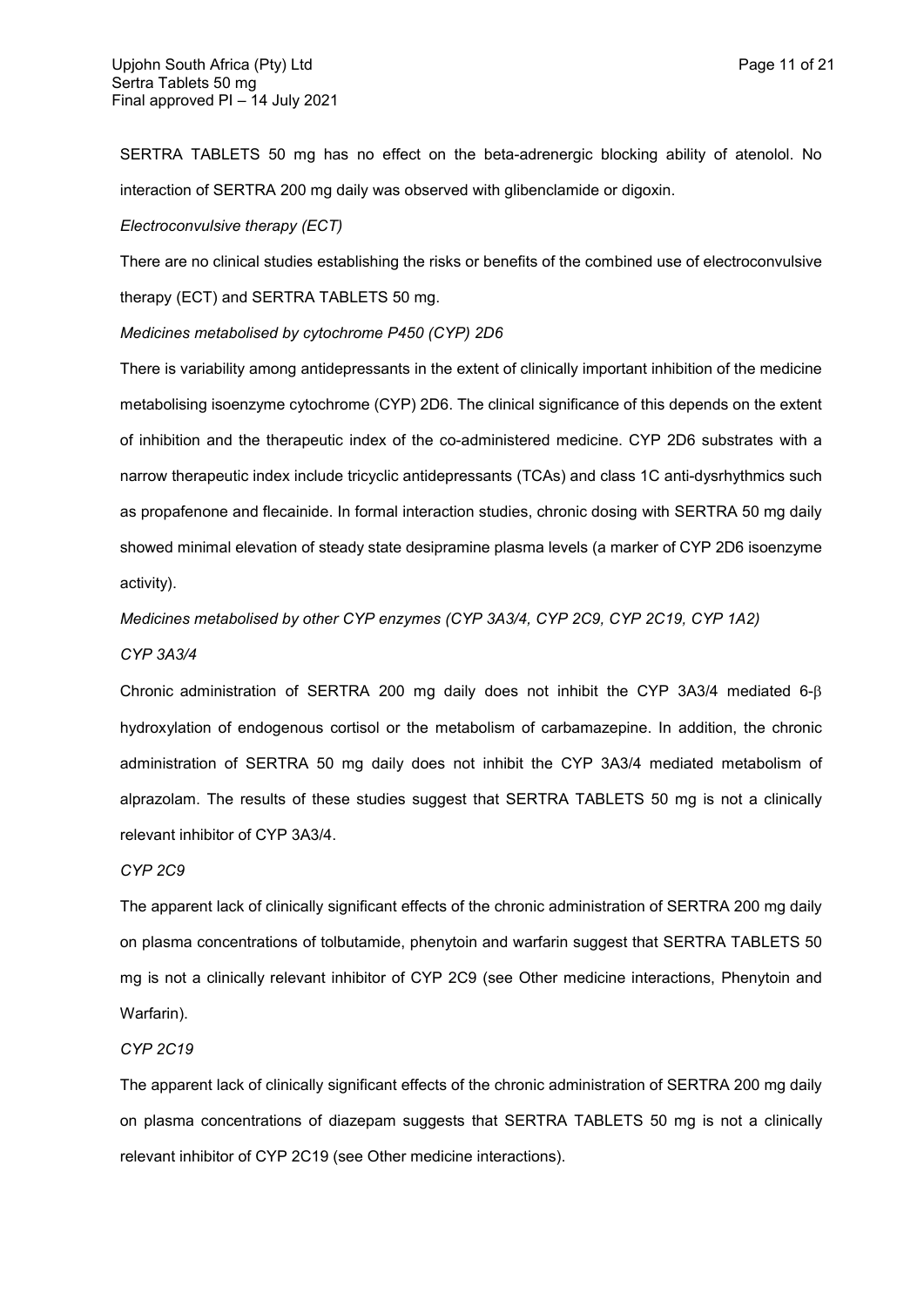## *CYP 1A2*

*In vitro* studies indicate that SERTRA TABLETS 50 mg has little or no potential to inhibit CYP 1A2.

### **4.6 Fertility, pregnancy and lactation**

### **Women of childbearing potential**

Women of childbearing potential should employ an adequate method of contraception if taking SERTRA TABLETS 50 mg (see section 4.3).

## **Pregnancy**

The safety of SERTRA TABLETS 50 mg during pregnancy and lactation has not been established.

Observational data indicate an increased risk (less than 2-fold) of postpartum haemorrhage following SSRI/SNRI exposure within the month prior to birth (see sections 4.4 and 4.8).

### **Breastfeeding**

Women using SERTRA TABLETS 50 mg should not breastfeed their infants.

### **Fertility**

There is no clinical trial data on fertility. In animal studies, no effect on fertility parameters was observed.

## **4.7 Effects on ability to drive and use machines**

SERTRA TABLETS 50 mg does not cause sedation and does not interfere with psychomotor performance but may cause hypomania.

Patients should be cautioned when driving a car or operating machinery until they know how SERTRA

TABLETS 50 mg affects them.

### **4.8 Undesirable effects**

### *Tabulated summary of adverse reactions*

The adverse event terms in clinical studies were categorised utilising the incidence rate as follows: Very common ( $\geq$  1/10); common ( $\geq$  1/100 to < 1/10); uncommon ( $\geq$  1/1 000 to < 1/100); rare ( $\geq$  1/10 000 to < 1/1 000); very rare  $\left( < 1/10 000 \right)$ ; not known (cannot be estimated from the available data).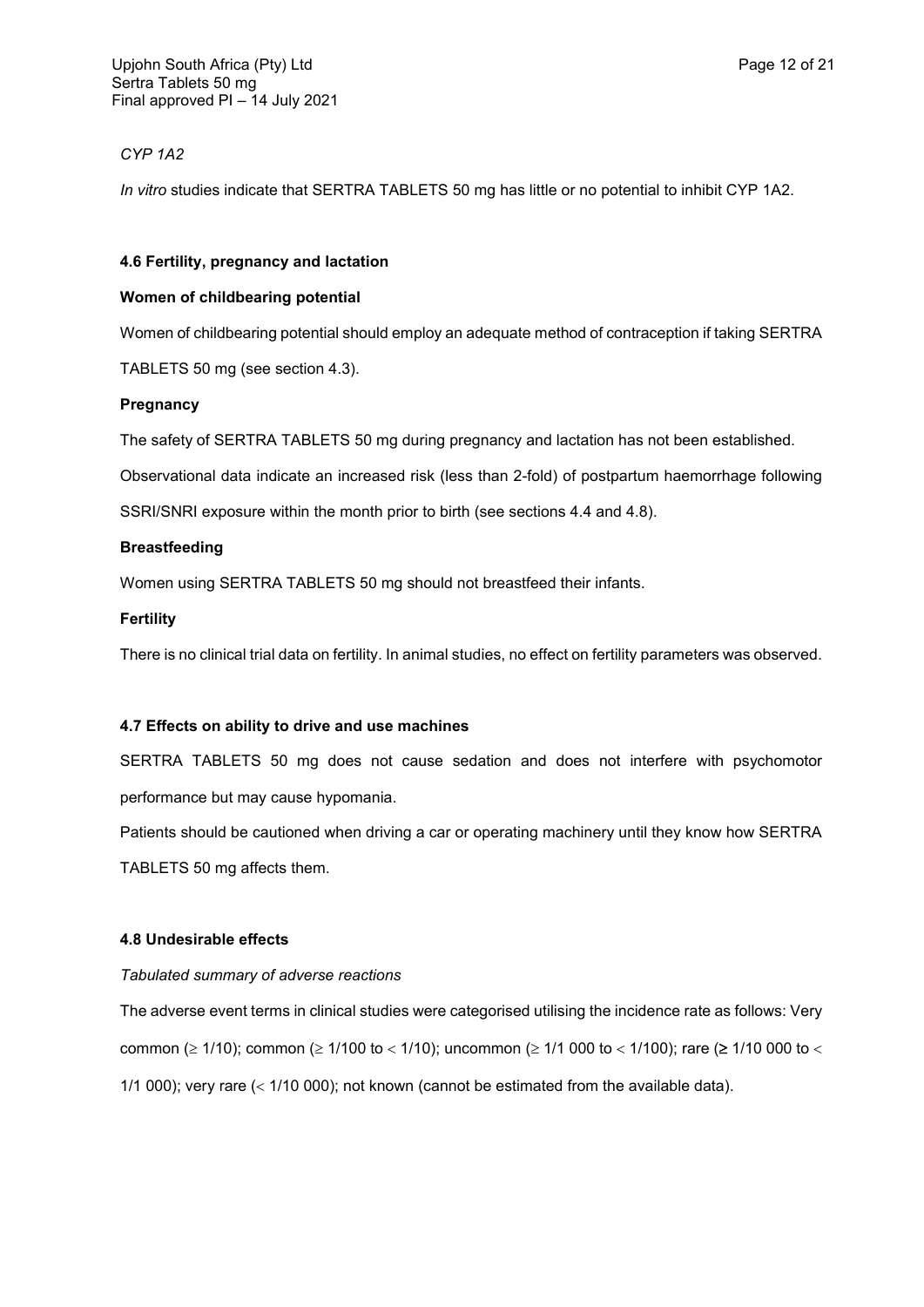| <b>MedDRA System organ class</b> | <b>Frequency</b> | <b>Adverse reactions</b>                      |
|----------------------------------|------------------|-----------------------------------------------|
| Infections and infestations      | Common           | Pharyngitis                                   |
|                                  | Uncommon         | Upper respiratory tract infection, rhinitis   |
|                                  | Rare             | Diverticulitis, gastroenteritis, otitis media |
| Neoplasms benign, malignant      | Rare             | Neoplasm                                      |
| and unspecified (including       |                  |                                               |
| cysts and polyps)                |                  |                                               |
| Blood and lymphatic system       | Rare             | Lymphadenopathy                               |
| disorders                        |                  |                                               |
| Immune system disorders          | Rare             | Allergic reaction, allergy                    |
| Metabolism and nutrition         | Common           | Anorexia, decreased appetite                  |
| disorders                        | Rare             | Hypercholesterolaemia                         |
| Psychiatric disorders            | Very common      | Insomnia                                      |
|                                  | Common           | Depersonalisation, nervousness, suicidal      |
|                                  |                  | ideation/behaviour, suicide attempts          |
|                                  | Uncommon         | Apathy, abnormal thinking                     |
|                                  | Rare             | Paroniria, psychosis, conversion disorder,    |
|                                  |                  | medicine dependence, paranoia, sleep walking, |
|                                  |                  | premature ejaculation                         |
| Nervous system disorders         | Very common      | Dizziness, somnolence                         |
|                                  | Common           | Tremor, dysgeusia, disturbance in attention   |
|                                  | Uncommon         | Abnormal coordination, amnesia, speech        |
|                                  |                  | disorder, postural dizziness                  |
|                                  | Rare             | Choreoathetosis, dyskinesia, hyperaesthesia,  |
|                                  |                  | sensory disturbance                           |
|                                  | Not known        | Psychomotor restlessness (see section 4.4)    |
| Eye disorders                    | Common           | Abnormal vision, visual disturbance           |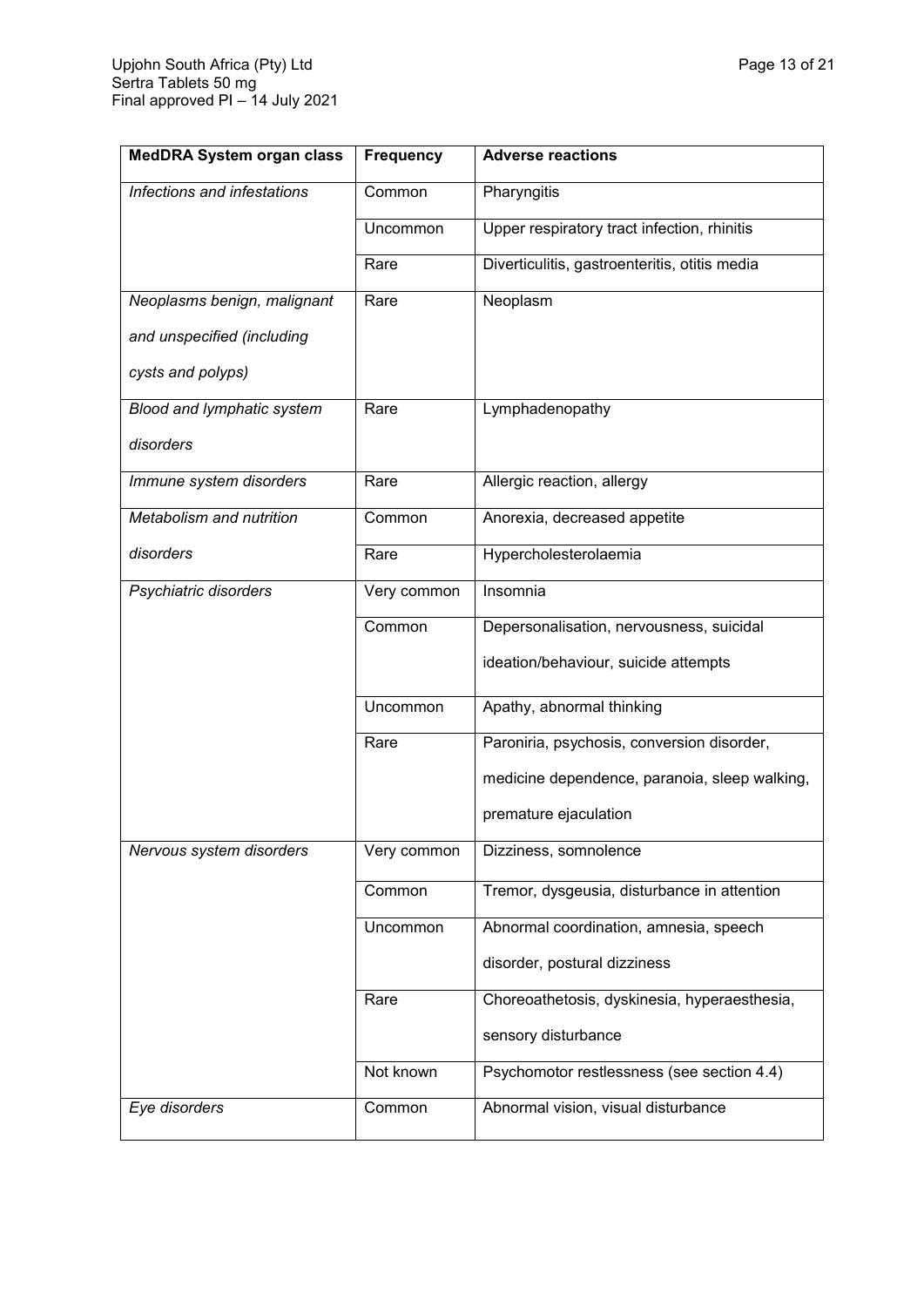'n

|                                | Rare        | Glaucoma, lacrimal disorder, scotoma, diplopia,     |
|--------------------------------|-------------|-----------------------------------------------------|
|                                |             | photophobia, hyphaemia                              |
|                                | Not known   | Unequal pupils                                      |
| Ear and labyrinth disorders    | Uncommon    | Ear pain                                            |
| Cardiac disorders              | Rare        | Myocardial infarction, bradycardia, cardiac         |
|                                |             | disorder                                            |
| Vascular disorders             | Uncommon    | Flushing                                            |
|                                | Rare        | Peripheral ischaemia, haematuria, abnormal          |
|                                |             | bleeding (such as gastrointestinal bleeding)        |
| Respiratory, thoracic and      | Uncommon    | Dyspnoea                                            |
| mediastinal disorders          | Rare        | Laryngospasm, hyperventilation,                     |
|                                |             | hypoventilation, stridor, dysphonia, hiccups        |
|                                | Not known   | Interstitial lung disease                           |
| Gastrointestinal disorders     | Very common | Diarrhoea/loose stools, dry mouth, nausea           |
|                                | Common      | Dyspepsia, flatulence                               |
|                                | Uncommon    | Oesophagitis, dysphagia, haemorrhoids,              |
|                                |             | salivary hypersecretion, tongue disorder,           |
|                                |             | eructation                                          |
|                                | Rare        | Melaena, haematochezia, stomatitis, tongue          |
|                                |             | ulceration, tooth disorder, glossitis, mouth        |
|                                |             | ulceration                                          |
| <b>Hepatobiliary disorders</b> | Rare        | Abnormal hepatic function, serious liver events     |
|                                |             | (including hepatitis, jaundice and hepatic failure) |
| Skin and subcutaneous tissue   | Common      | <b>Hyperhidrosis</b>                                |
| disorders                      | Uncommon    | Cold sweat, dry skin                                |
|                                | Rare        | Dermatitis, bullous dermatitis, follicular rash,    |
|                                |             | abnormal hair texture, abnormal skin odour          |
| Musculoskeletal and            | Common      | Myalgia                                             |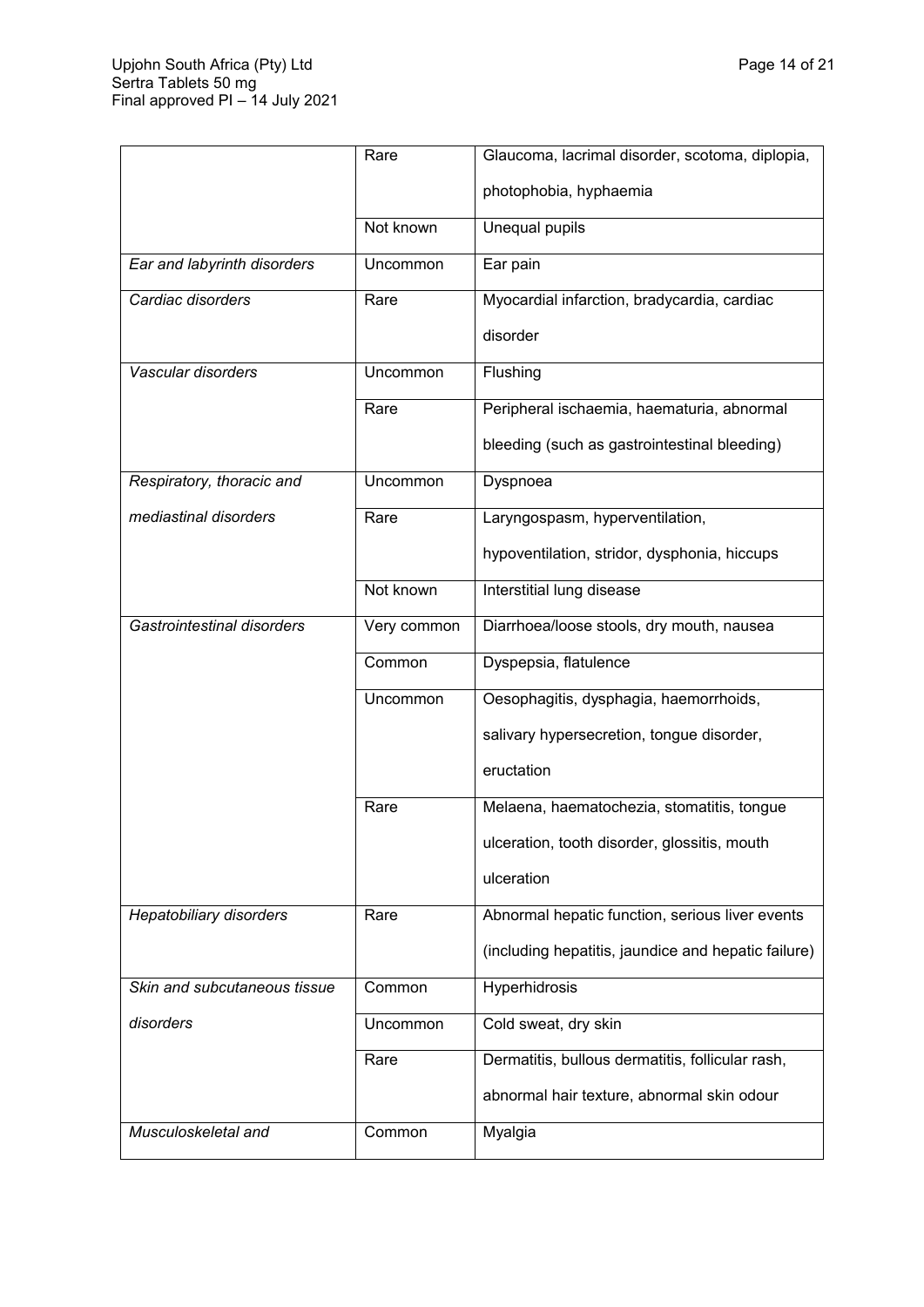| connective tissue disorders    | Uncommon    | Muscle cramps, osteoarthritis, muscular            |
|--------------------------------|-------------|----------------------------------------------------|
|                                |             | weakness, back pain, muscle twitching              |
|                                | Rare        | Bone disorder                                      |
| Renal and urinary disorders    | Uncommon    | Nocturia, polyuria, pollakiuria, micturition       |
|                                |             | disorder                                           |
|                                | Rare        | Oliguria, urinary hesitation                       |
| Reproductive system and        | Very common | Ejaculation failure                                |
| breast disorders               | Common      | Ejaculation disorder, erectile dysfunction, sexual |
|                                |             | dysfunction (see section 4.4)                      |
|                                | Uncommon    | Vaginal haemorrhage, female sexual                 |
|                                |             | dysfunction (see section 4.4)                      |
|                                | Rare        | Menorrhagia, atrophic vulvovaginitis,              |
|                                |             | balanoposthitis, genital discharge                 |
| General disorders and          | Uncommon    | Chills, thirst                                     |
| administration site conditions | Rare        | Hernia, decreased medicine tolerance               |
| Investigations                 | Rare        | Abnormal semen                                     |
| Injury, poisoning and          | Rare        | Injury                                             |
| procedural complications       |             |                                                    |
| Surgical and medical           | Rare        | Vasodilation procedure                             |
| procedures                     |             |                                                    |
| Other                          | Rare        | Symptoms following the discontinuation of          |
|                                |             | SERTRA TABLETS 50 mg have been reported            |
|                                |             | and included agitation, anxiety, dizziness,        |
|                                |             | headache, nausea, paraesthesia                     |

**Post-marketing side effects**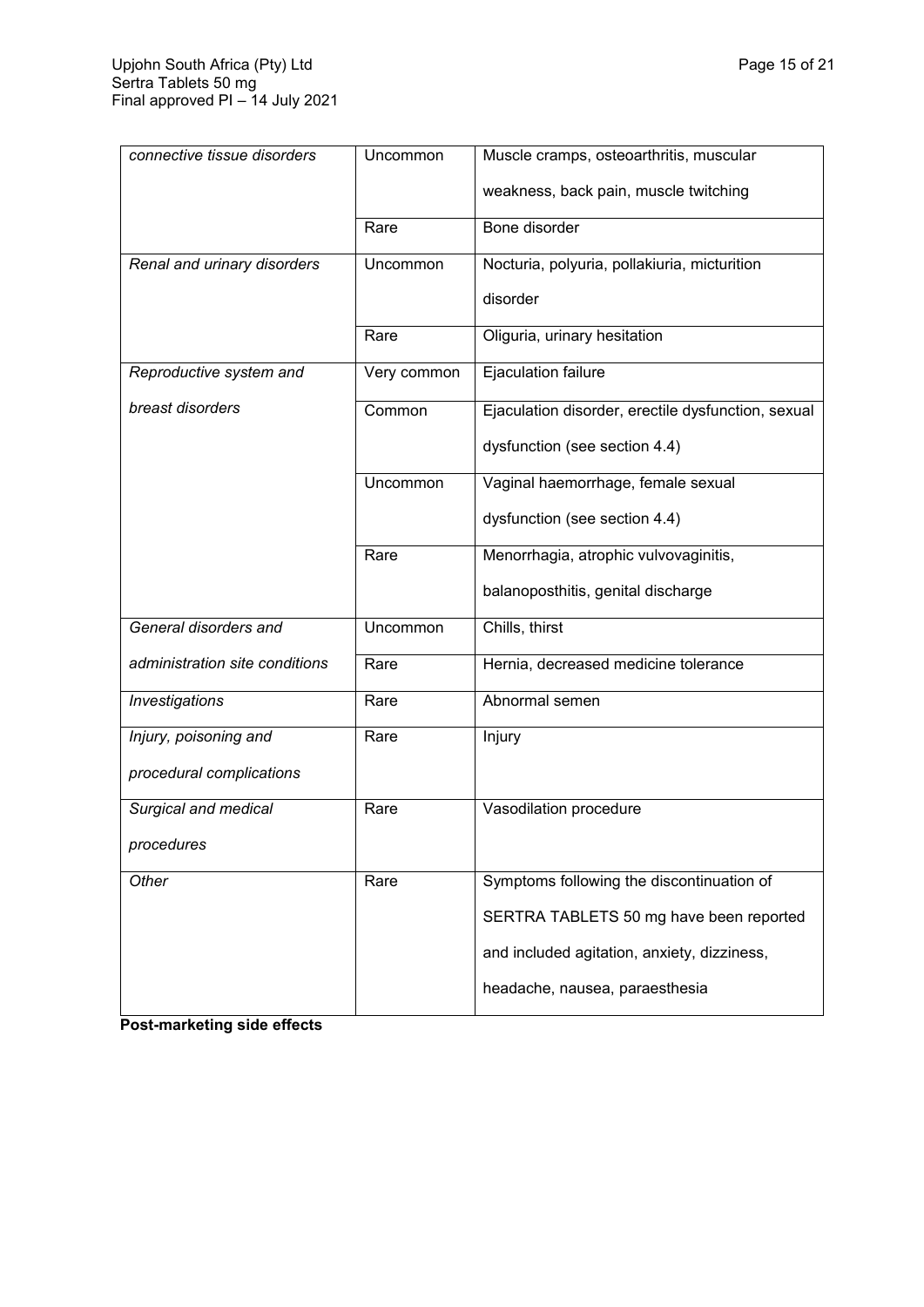| <b>MedDRA System organ class</b> | <b>Adverse reactions</b>                                         |  |
|----------------------------------|------------------------------------------------------------------|--|
| Blood and lymphatic system       | Thrombocytopenia, leukopenia, abnormal platelet function test    |  |
| disorders                        |                                                                  |  |
| Immune system disorders          | Hypersensitivity, anaphylactoid reaction                         |  |
| <b>Endocrine disorders</b>       | Inappropriate antidiuretic hormone secretion,                    |  |
|                                  | hyperprolactinaemia, hypothyroidism                              |  |
| Metabolism and nutrition         | Increased appetite, diabetes mellitus, hyponatremia,             |  |
| disorders                        | hypoglycaemia, hyperglycaemia                                    |  |
| Psychiatric disorders            | Depressive symptoms, depression, anxiety, agitation, bruxism,    |  |
|                                  | nightmare, decreased libido, hallucination, aggression,          |  |
|                                  | confusional state, euphoric mood, psychotic disorder             |  |
| Nervous system disorders         | Headache, paraesthesia, syncope, movement disorders              |  |
|                                  | (including extrapyramidal symptoms such as hyperkinesia,         |  |
|                                  | hypertonia, dystonia, teeth grinding or gait abnormalities),     |  |
|                                  | involuntary muscle contractions, hypoaesthesia, hyperkinesia,    |  |
|                                  | migraine.                                                        |  |
|                                  | Also reported were signs and symptoms associated with            |  |
|                                  | Serotonin Syndrome or Neuroleptic Malignant Syndrome: In         |  |
|                                  | some cases associated with concomitant use of serotonergic       |  |
|                                  | medicines that included agitation, confusion, diaphoresis,       |  |
|                                  | diarrhoea, fever, hypertension, rigidity, and tachycardia, coma, |  |
|                                  | convulsion, dystonia, akathisia                                  |  |
| Eye disorders                    | Visual impairment, mydriasis, periorbital oedema                 |  |
| Ear and labyrinth disorders      | <b>Tinnitus</b>                                                  |  |
| Cardiac disorders                | Palpitations, tachycardia, Torsade de Pointes, QTc prolongation, |  |
|                                  | increased blood cholesterol                                      |  |
| Vascular disorders               | Hot flush, haemorrhage, hypertension, cerebral vasoconstriction  |  |
|                                  | (including reversible cerebral vasoconstriction syndrome and     |  |
|                                  | Call-Fleming syndrome)                                           |  |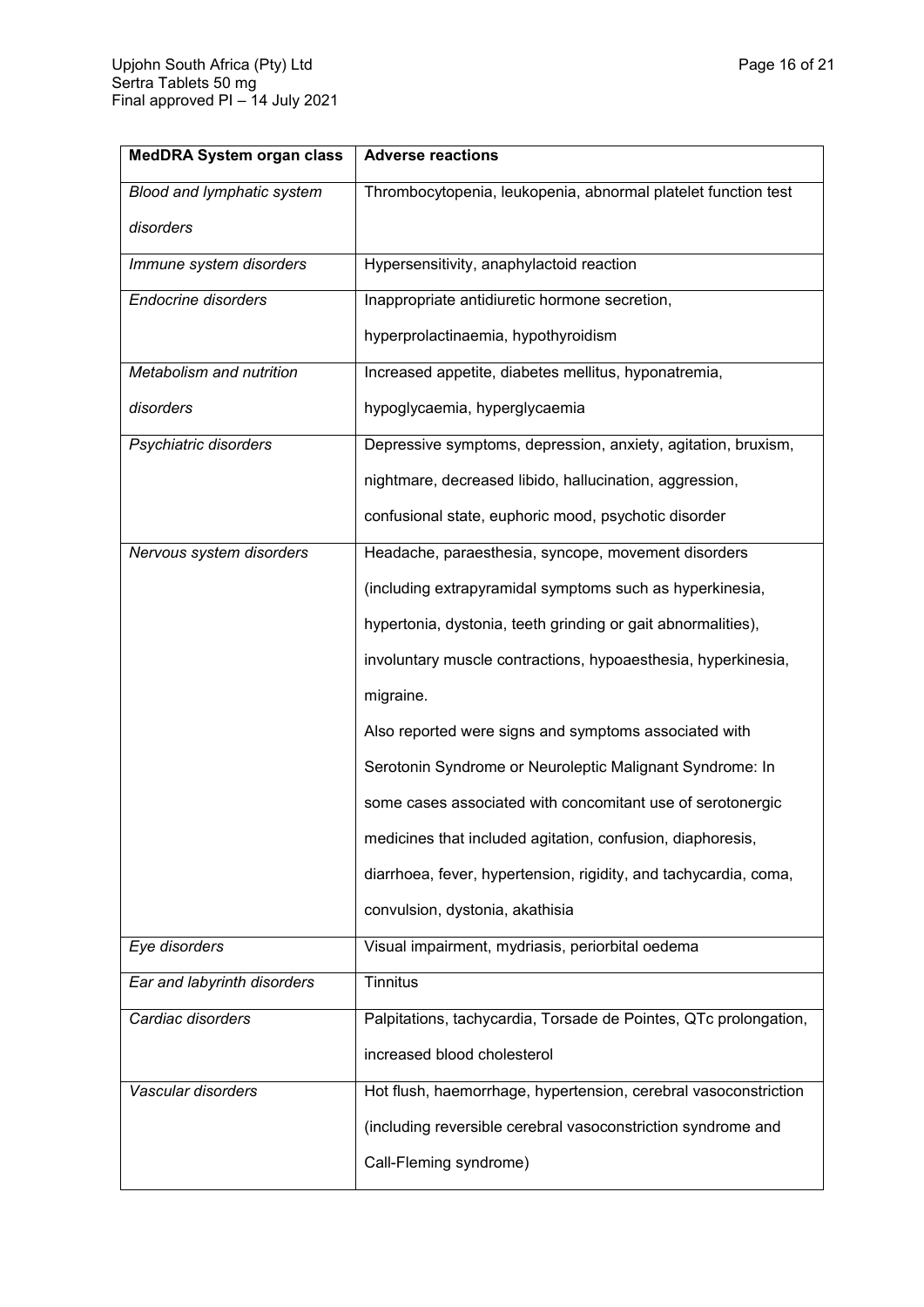| Respiratory, thoracic and      | Yawning, bronchospasm, epistaxis                                     |
|--------------------------------|----------------------------------------------------------------------|
| mediastinal disorders          |                                                                      |
| Gastrointestinal disorders     | Vomiting, constipation, abdominal pain, gastrointestinal             |
|                                | haemorrhage, pancreatitis                                            |
| Hepatobiliary disorders        | Increased alanine aminotransferase, increased aspartate              |
|                                | aminotransferase, liver injury                                       |
| Skin and subcutaneous tissue   | Rash, urticaria, purpura, pruritus, alopecia, rare reports of severe |
| disorders                      | cutaneous adverse reactions (SCAR) e.g. toxic epidermal              |
|                                | necrolysis, Stevens-Johnson syndrome, angioedema, exfoliative        |
|                                | rash, photosensitivity skin reaction                                 |
| Musculoskeletal and            | Arthralgia, muscle spasms, rhabdomyolysis, trismus                   |
| connective tissue disorders    |                                                                      |
| Renal and urinary disorders    | Urinary retention, haematuria, urinary incontinence, enuresis        |
| Reproductive system and        | Irregular menstruation, priapism, galactorrhoea, gynaecomastia,      |
| breast disorders               | postpartum haemorrhage*                                              |
| General disorders and          | Chest pain, malaise, pyrexia, asthenia, fatigue, gait disturbance,   |
| administration site conditions | peripheral oedema, face oedema, medicine withdrawal syndrome         |
| <b>Investigations</b>          | Increased weight, decreased weight, abnormal clinical laboratory     |
|                                | results                                                              |
| Injury, poisoning and          | Fracture                                                             |
| procedural complications       |                                                                      |

\* This event has been reported for the therapeutic class of SSRIs/SNRIs (see sections 4.4 and 4.6).

# *Reporting of suspected adverse reactions*

Reporting suspected adverse reactions after authorisation of the medicine is important. It allows continued monitoring of the benefit/risk balance of the medicine. Health care providers are asked to report any suspected adverse reactions to SAHPRA via the "**6.04 Adverse Drug Reactions Reporting**  Form", found online under SAHPRA's publications:<https://www.sahpra.org.za/Publications/Index/8>.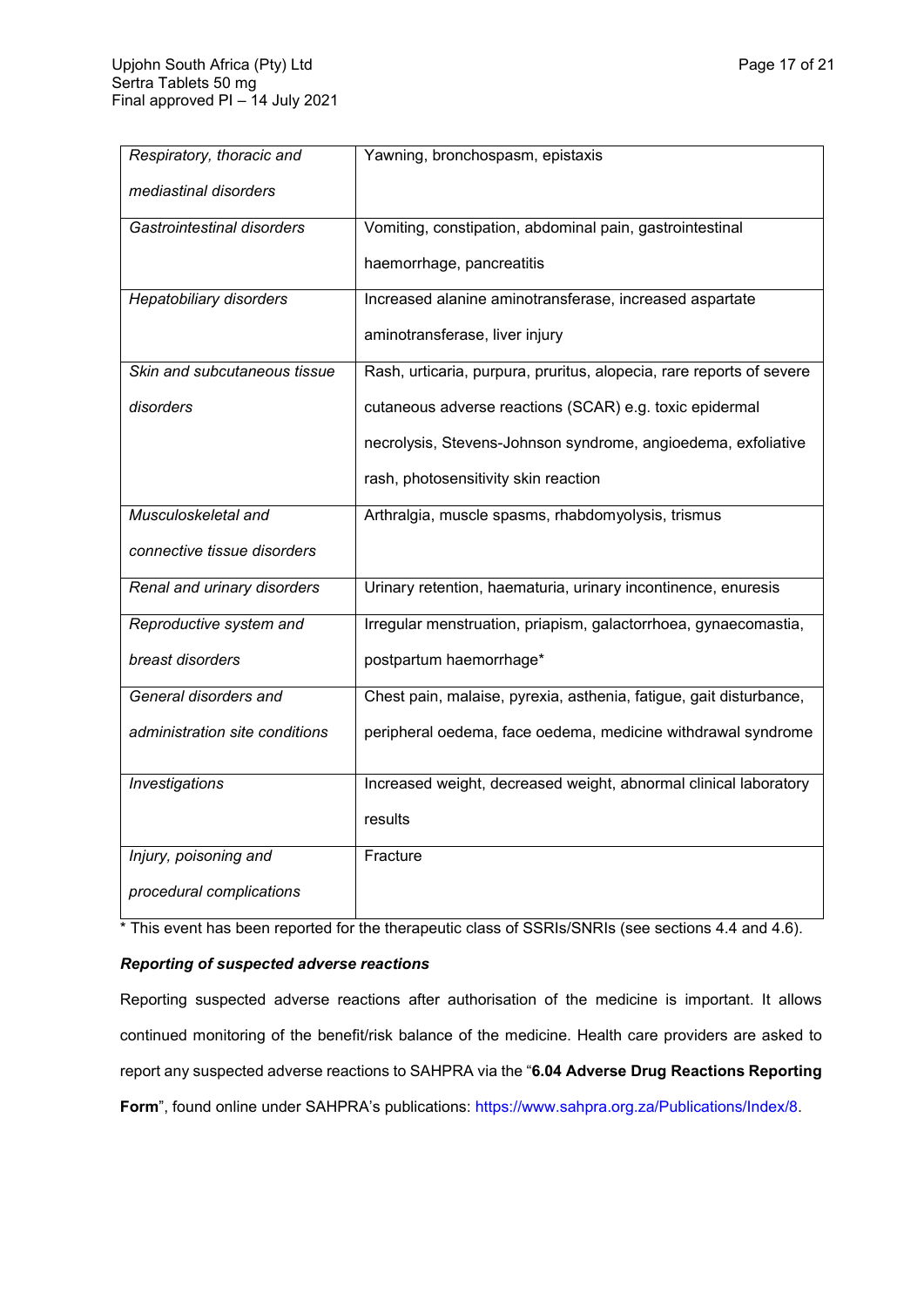### **4.9 Overdose**

On the evidence available, SERTRA TABLETS 50 mg has a wide margin of safety in overdose. Deaths have been reported involving overdoses of SERTRA TABLETS 50 mg, primarily in combination with other medicines and/or alcohol. Therefore, any overdosage should be treated aggressively.

Symptoms of overdose include serotonin-mediated side effects such as electrocardiogram QT prolonged, TdP (see sections 4.4, 4.5 and 5.1), somnolence, gastrointestinal disturbances (such as nausea and vomiting), tachycardia, tremor, agitation and dizziness. Less frequently reported was coma. No specific therapy is recommended and there are no specific antidotes to SERTRA TABLETS 50 mg. Establish and maintain an airway, ensure adequate oxygenation and ventilation. Activated charcoal, which may be used with sorbitol, a cathartic, should be considered for the induction of emesis or lavage in treating overdosage. Induction of emesis is not recommended. Monitoring of cardiac and vital signs is recommended, along with general symptomatic and supportive measures. Due to the large volume of distribution of SERTRA TABLETS 50 mg, forced diuresis, dialysis, haemoperfusion, and exchange transfusion are unlikely to be of benefit.

#### **5. PHARMACOLOGICAL PROPERTIES**

### **5.1 Pharmacodynamic properties**

Category and class: A 1.2 Psychoanaleptics (antidepressants)

#### *Mechanism of action*

Sertraline is a selective serotonin re-uptake inhibitor. The mechanism of action of sertraline is presumed to be linked to the inhibition of central nervous system neuronal uptake of serotonin (5HT). Sertraline blocks the uptake of serotonin into human platelets. Sertraline has been shown to be a specific inhibitor of neuronal serotonin re-uptake and has only very weak effects on the norepinephrine (noradrenaline) and dopamine neuronal re-uptake.

Sertraline does not enhance catecholaminergic activity and it has no affinity for cholinergic, serotonergic (5HT<sub>1A</sub>, 5HT<sub>1B</sub>, 5HT<sub>2</sub>), dopaminergic, adrenergic (alpha<sub>1</sub>, alpha<sub>2</sub>, beta) histaminergic, GABA or benzodiazepine receptors.

The chronic administration of sertraline in animals was associated with downregulation of brain norepinephrine (noradrenaline) receptors.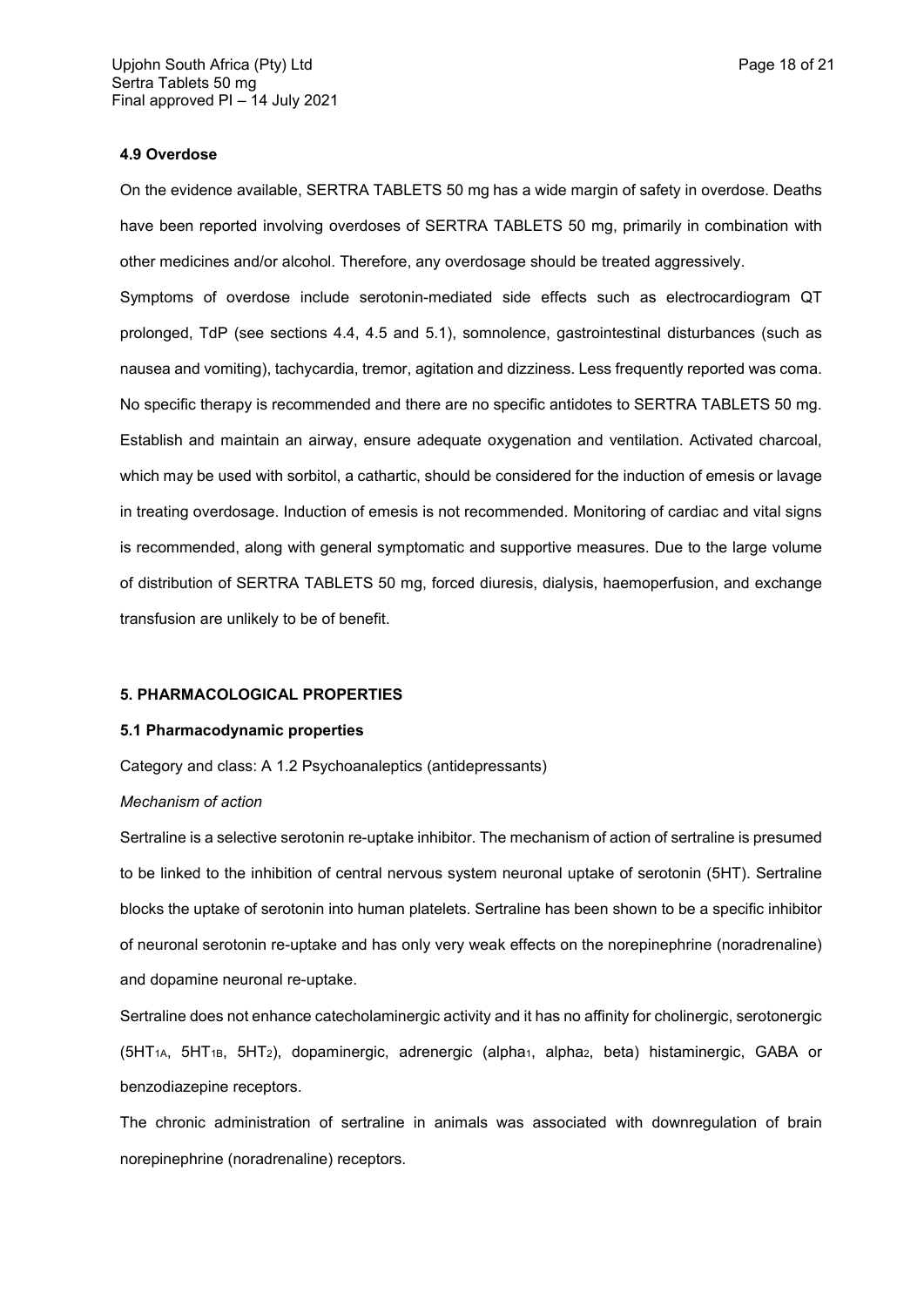### *Cardiac electrophysiology*

In a dedicated thorough QTc study, conducted at steady-state at supratherapeutic exposures in healthy volunteers (treated with 400 mg/day, twice the maximum recommended daily dose), the upper bound of the 2-sided 90 % CI for the time matched Least Square mean difference of QTcF between sertraline and placebo (11,666 msec) was greater than the predefined threshold of 10 msec at the 4-hour post dose time point. Exposure-response analysis indicated a relationship between QTcF and sertraline plasma concentrations  $[0,036$  msec/(ng/mL);  $p < 0,0001$  (see sections 4.4, 4.5, 4.8 and 4.9).

## **5.2 Pharmacokinetic properties**

Sertraline exhibits dose proportional pharmacokinetics over the range 50 – 200 mg. After oral administration over the range of 50 to 200 mg once daily for 14 days, mean peak blood levels were reached at 4,5 – 8,4 hours post dose. The average terminal plasma half-life is about 26 hours. Steady state plasma levels are reached after approximately one week of once daily dosing. Approximately 98 % of the circulating medicine is bound to plasma proteins. Consistent with the terminal elimination halflife, there is approximately two-fold accumulation with repeated dosing as compared to a single dose. Sertraline undergoes extensive first pass hepatic metabolism. Both *in vitro* biochemical and *in vivo* pharmacological testing have shown the principal metabolite, N-desmethylsertraline, to have significantly less clinical activity. Both sertraline and N-desmethylsertraline are extensively metabolised with only a small amount  $(0.2\%)$  of unchanged sertraline excreted in urine. About  $40 - 45\%$  of the dose administered radioactively was recovered in the urine and a similar amount in the faeces, including 12 – 14 % unchanged sertraline. The terminal elimination half-life of N-desmethylsertraline is approximately 62 to 104 hours. Desmethylsertraline exhibits time related dose dependent increases in AUC,  $C_{\text{max}}$  and  $C_{\text{min}}$  with a 5 to 9-fold increase in their parameters between day 1 and day 14.

### *Protein binding*

Sertraline is highly bound to serum proteins (98 %) in the range of 20 to 500 ng/mL.

*Age*

Sertraline plasma clearance in elderly patients is approximately 40 % lower than in younger (25 to 32 year-old) individuals. Steady state, therefore, should be achieved after 2 to 3 weeks in older patients. There is a decreased clearance of desmethylsertraline in older males, but not in older females.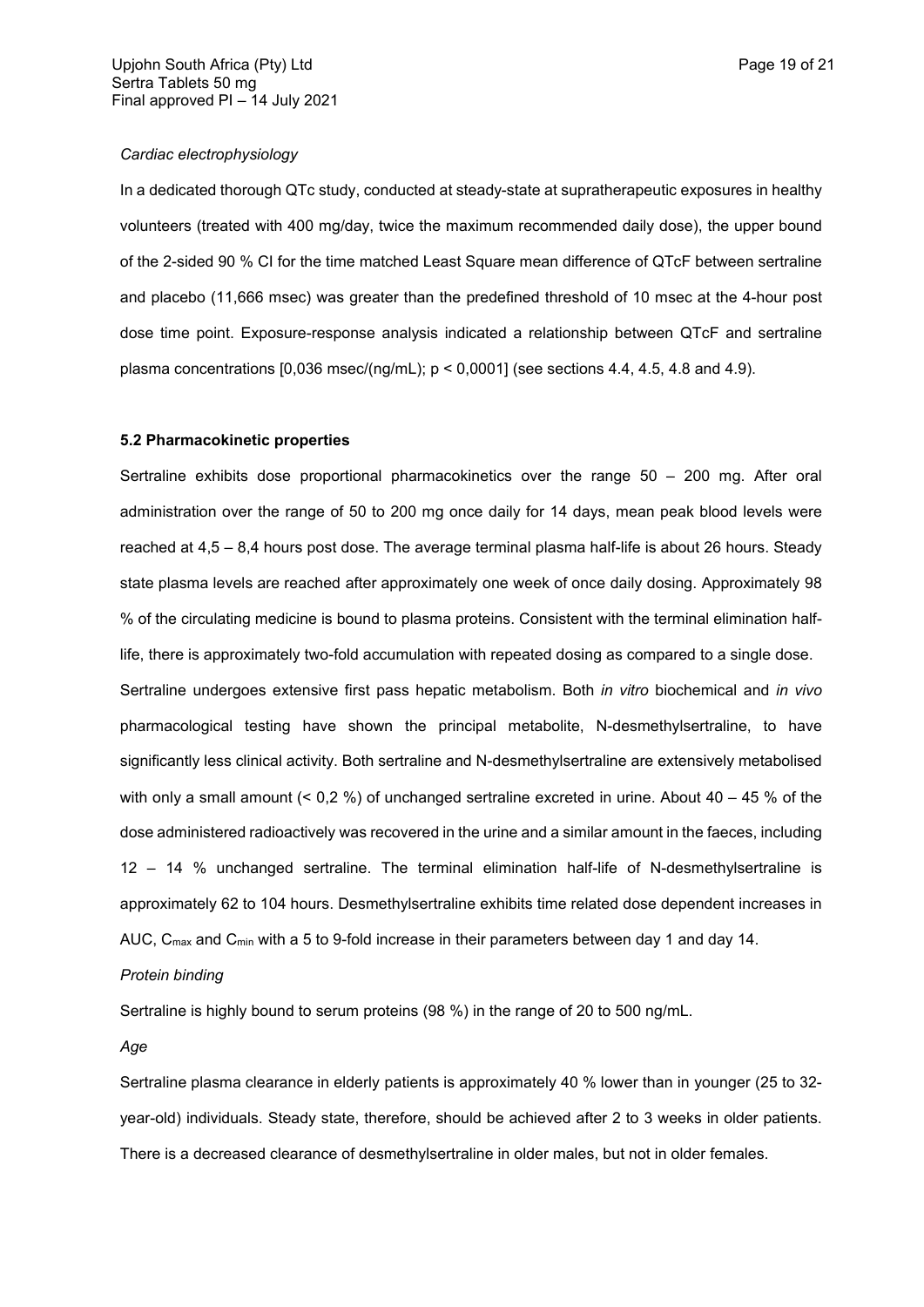The pharmacokinetics profile in adolescents is not significantly different from that in adults between 18 and 65 years. The mean half-life of sertraline for young men and women ranges from 22 – 36 hours. The pharmacokinetics of sertraline in paediatric obsessive-compulsive disorder (OCD) patients have been shown to be comparable to adults (although paediatric patients metabolise sertraline faster). However, lower doses may be advisable in paediatric patients given their lower body weights (especially 6 – 12 years), in order to avoid excessive plasma levels.

## *Liver disease*

The metabolism of sertraline is delayed in patients with impaired liver function (see section 4.3).

## **6. PHARMACEUTICAL PARTICULARS**

# **6.1 List of excipients**

*Tablet core*

Calcium hydrogen phosphate

Hydroxypropylcellulose

Magnesium stearate

Microcrystalline cellulose

Sodium starch glycollate

*Tablet coat*

Methylhydroxypropyl cellulose (E464)

Polyethylene glycol

Polysorbate

Titanium dioxide (E171)

## **6.2 Incompatibilities**

Not applicable.

## **6.3 Shelf life**

36 months